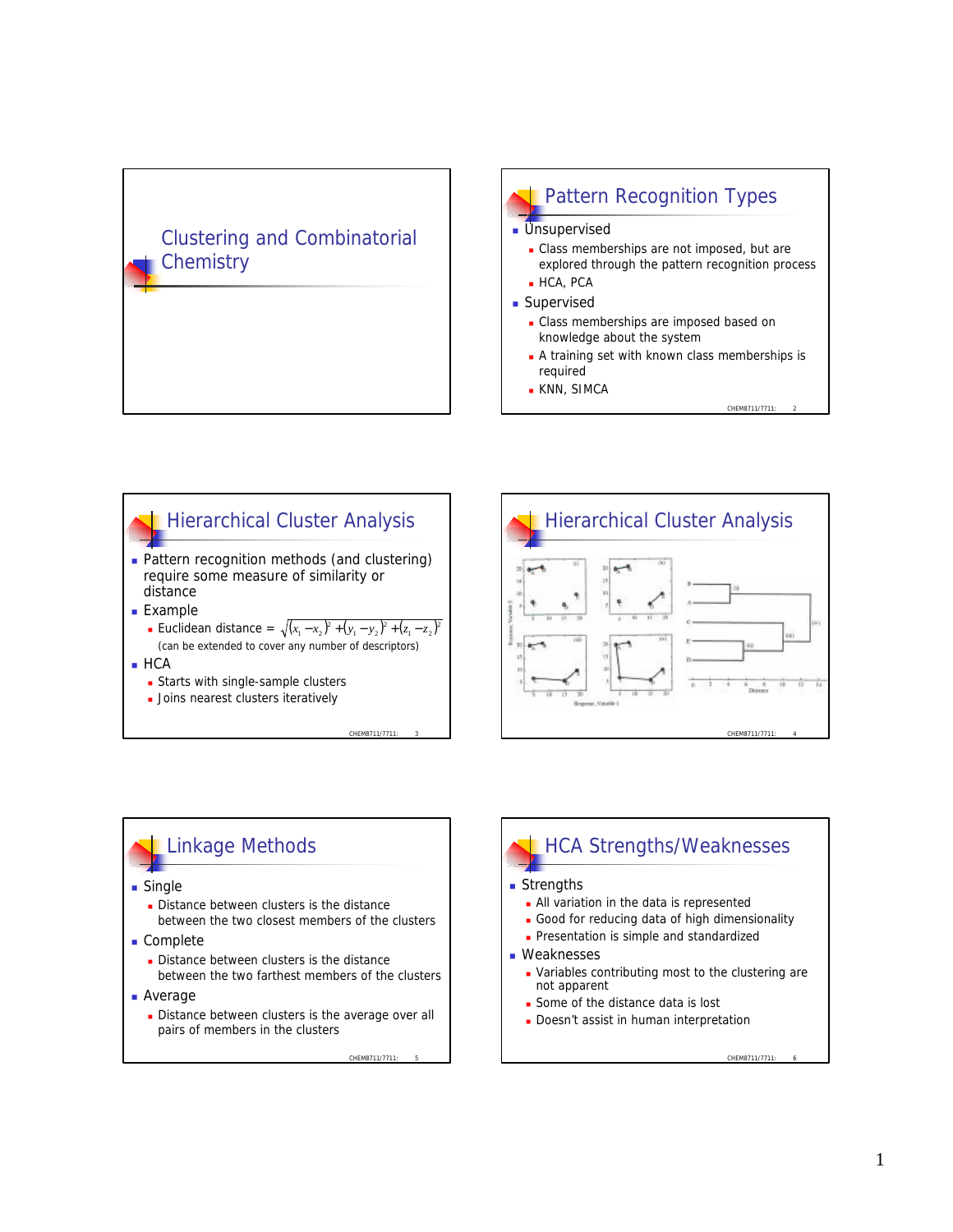# Principal Components Analysis

- **Principal components analysis is a variable** reduction method (an alteration of the coordinate system) – allowing visual analysis of multi-dimensional data in fewer dimensions
- $\blacksquare$  The first principal component explains the maximum amount of variation possible in the data set in one direction – the % of variation explained can be precisely calculated

CHEM8711/771









CHEM8711/7711: 11

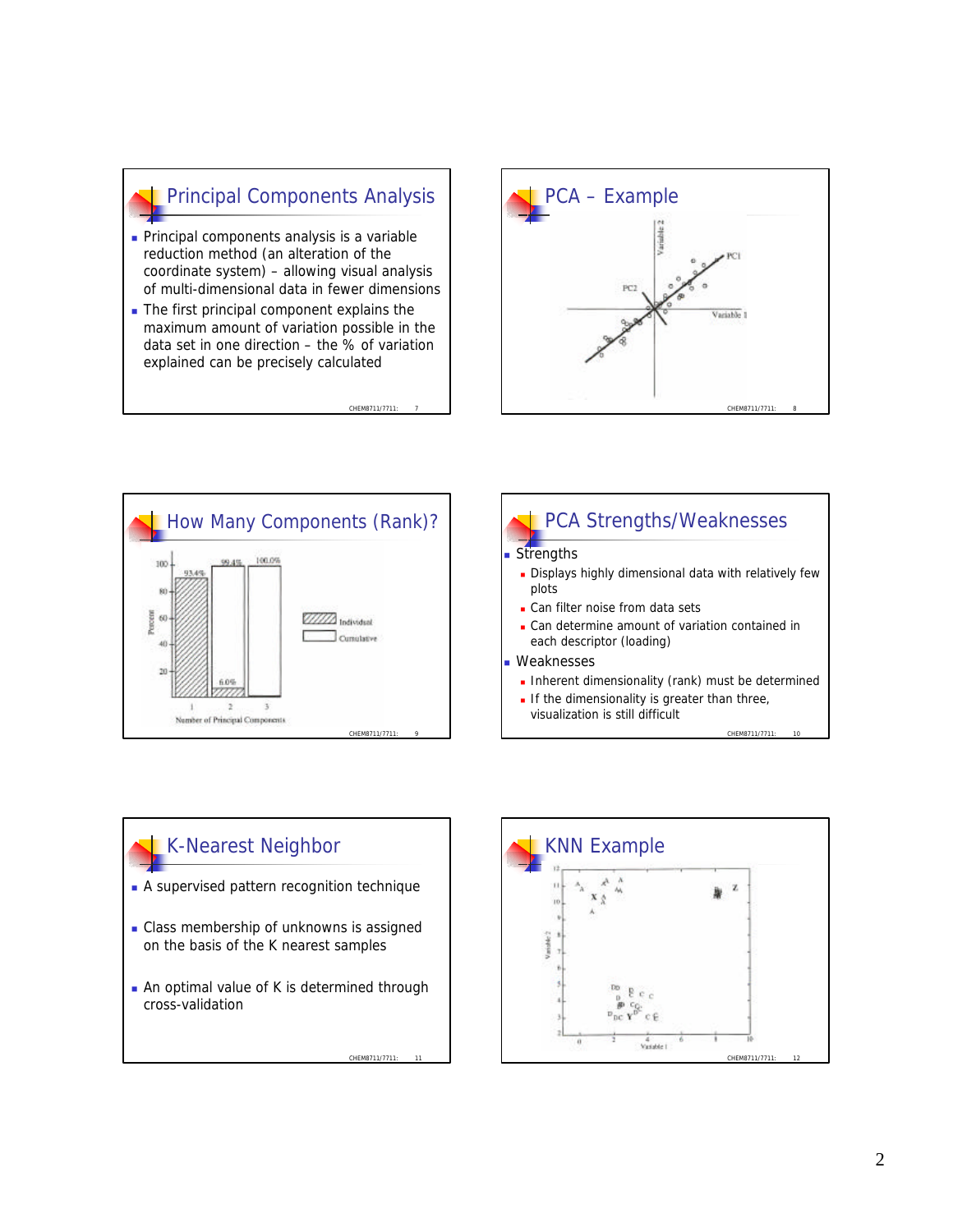### KNN Strengths/Weaknesses

- **n** Strengths
	- **E** Simple to implement
	- Can be used with few examples per class
	- **Additions to training set are easily accomodated**
- **Neaknesses** 
	- No outlier detection (a classification is always made)

CHEM8711/7711

• Class shape information is not utilized

# SIMCA

- **Soft Independent Modeling of Class Analogies** (SIMCA)
- **Applies PCA to model shape and position of** the object formed by samples for class definition
- **.** Unknown objects are predicted on the basis of their inclusion in a classes object

CHEM8711/7711





### SIMCA Strengths/Weaknesses

#### **Strengths**

- Can detect if a sample does not have membership in any class of the training set
- Both shape and position of the class object are used (not required to be linear)
- **n** Signal averaging can occur as PCA is used
- **Neaknesses** 
	- Many samples per class are required for accurate object shape and size
	- **Example 2** Statistical classification criteria aren't always applicable

#### CHEM8711/7711:

# Why Cluster?

- **Conformational analysis of relatively large** structures provides many conformations, many of these fall in families having similar shape
- De novo design produces a wide variety of structures, might want to synthesize one representative from each cluster
- $\blacksquare$  Combinatorial library design can select representative examples from different clusters for synthesis

CHEM8711/7711: